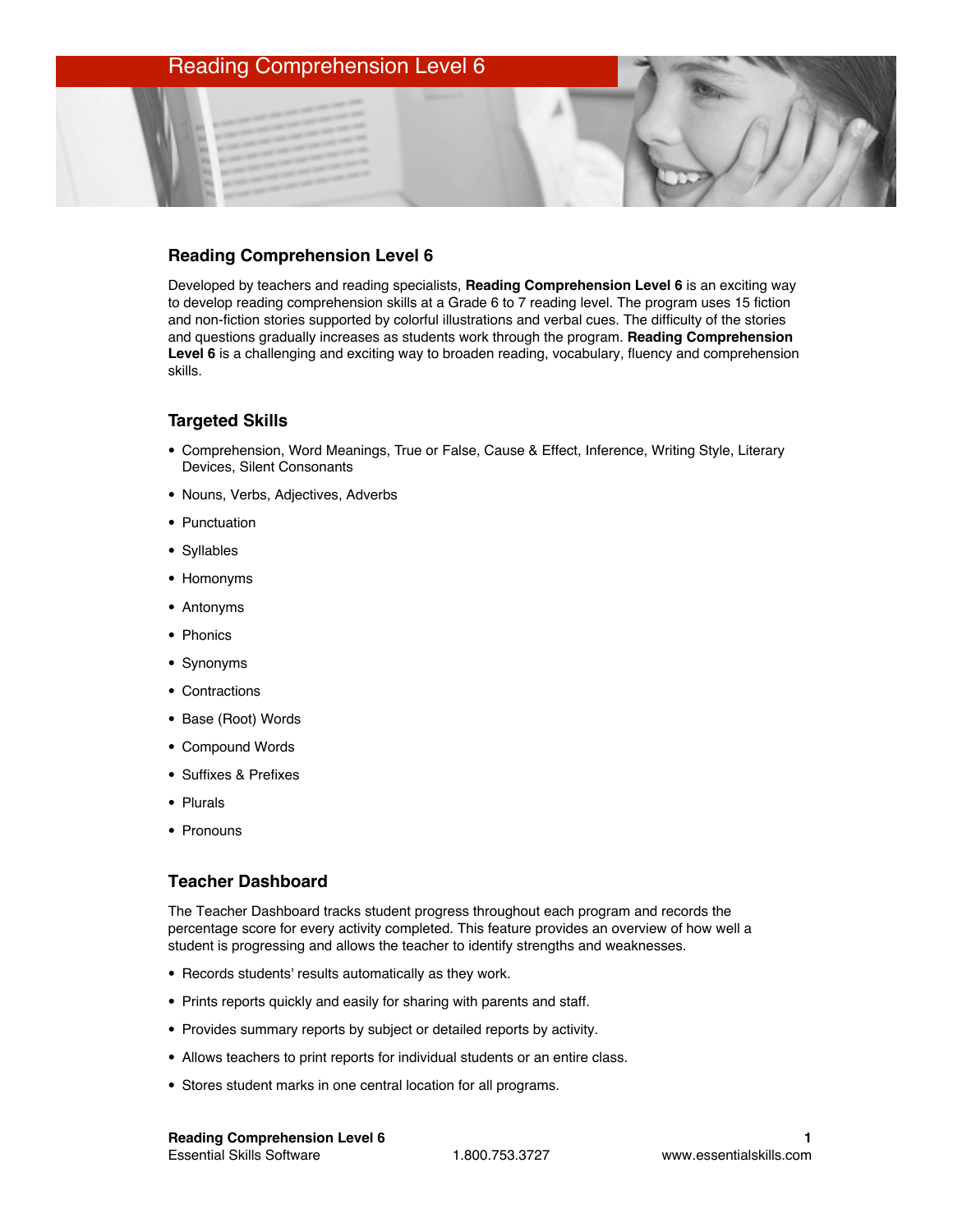## **Deadly Defense**

Story Example (15 Stories in Total):

*Animals protect themselves in many different ways. Gazelles use long legs to speed away from predators. Elephants fight with their trunks and tusks. Small animals hide in burrows, and some lizards rely on their skin color to blend into their surroundings. But some animals use poison or venom to keep themselves safe.*

*Animals that use poison are harmful when they are touched. Large parts of their bodies may be toxic. Almost all frogs have traces of poison in their skin. The most deadly frogs are the poison dart frogs of Central and South America. These colourful frogs are smaller than your thumb. Their skin is so toxic it can paralyze predators, or make them unable to move. Native Central Americans once used the poison from some poison dart frogs on the tips of their arrows and darts.*

*Many poisonous animals live in the ocean. Puffer fish, lion fish, and stone fish are just a few examples of the many poisonous fish swimming in the ocean. Bottom dwellers have poison too. Sea urchins have poisonous spines. Sea anemones have stinging cells on the ends of their tentacles. These cells send poison into an enemy that touches them. The box jellyfish, or sea wasp, lives in the Pacific ocean near Australia. It is one of the most poisonous creatures in the sea. This cube-shaped jellyfish is about the size of a grapefruit. It has up to 15 long tentacles that trail through the water. Because of its pale blue color, it is hard for swimmers to see. Every year, some swimmers are killed when they meet up with one of these jellyfish. When its poison enters a person's body, it can paralyze the heart in less than a minute.* 

*Some animals use venom to defend themselves from danger or to stop their prey from escaping. Venom is different from poison, because the animal injects the venom into its prey. Many snakes, scorpions, and spiders have venom.*

*Snakes store their venom in special sacs inside their heads. When a snake bites, its venom moves into its hollow fangs. The fangs inject the venom into the snake's prey. Sometimes a fang breaks off. The snake grows a new fang to replace it.*

*Have you ever seen a scorpion? Scorpions are found all over the world. They live in many different places, such as deserts, rainforests, grasslands and forests. Scorpions also use their venom both to capture prey and for defense. Of the 1,300 different kinds of scorpions in the world, only about 20 have venom that is strong enough to harm people. The scorpion stores its venom in its tail. A sharp spine at the end of the tail injects the venom.*

*Most creatures that use venom are reptiles or insects. Only one mammal makes venom – the platypus. The platypus is a furry animal with a duck-like bill that lives in Australia. It is about the size of a cat. The male platypus has a sharp spine or spur near its back feet. When it feels it is in danger, the platypus kicks and jabs with its spur. The spur injects venom. Platypus venom can be very painful, but it's not life threatening.*

*Although animal venom and poisons can be deadly, some people think they might be able to help us too. Scientists in Australia think that some snake venoms might help cure cancer. Other scientists are studying snake venom to see if it can help heart problems. The poison from some poison dart frogs may one day be used as a pain-killer. Venoms and poisons are good protection for animals, but someday they might help us too.*